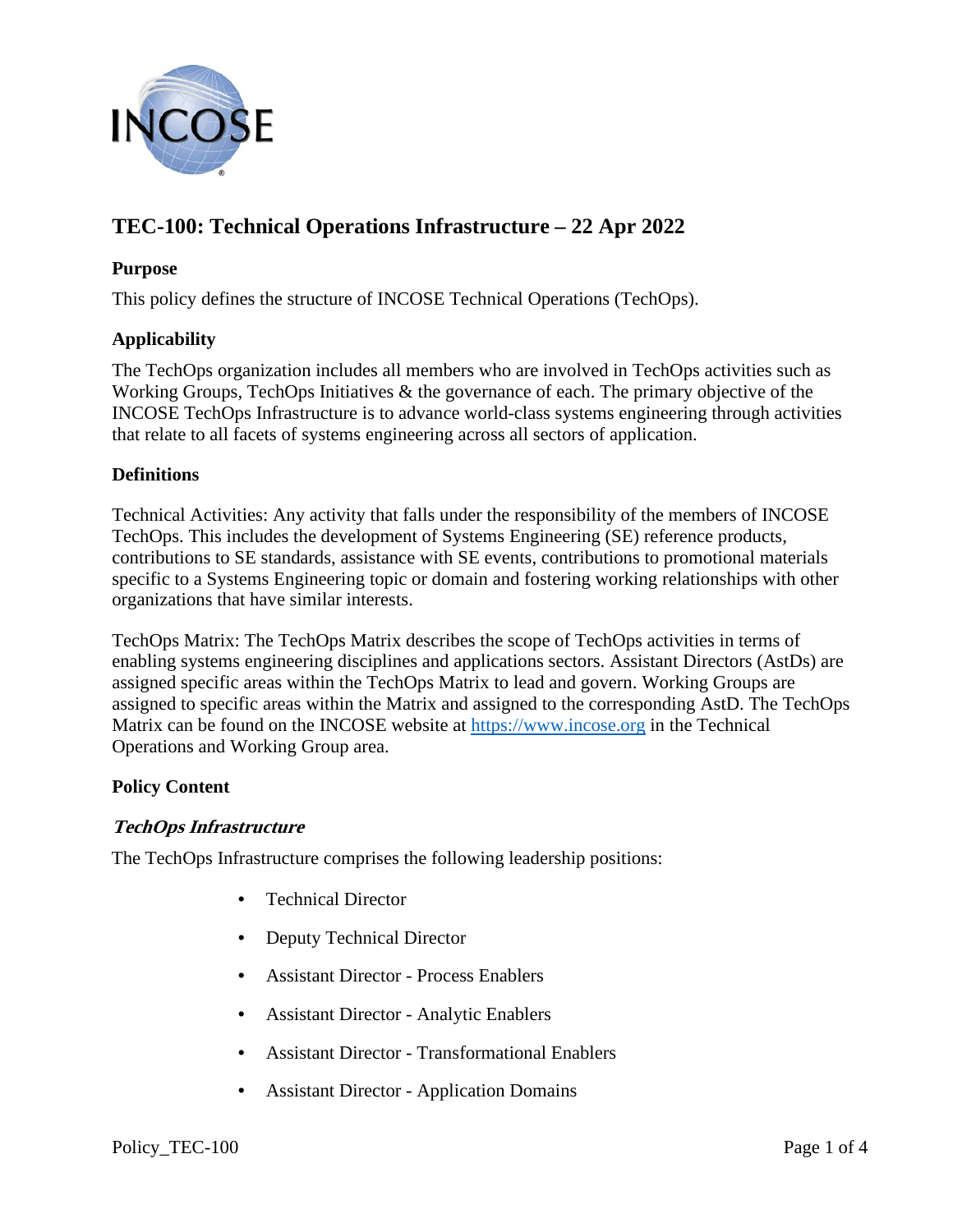

- Assistant Director Standards Development Department
- Deputy Assistant Director Standards Development Department
- Assistant Director Technical Review
- Deputy Assistant Director Technical Review
- Internal Operations positions including:
	- o Assistant Director Product Champion
	- o Assistant Director for Internal Operations,
	- o Assistant Director for Working Groups Integration,
	- o Assistant Director for Technical Events,
	- o Deputy Assistant Director for Technical Events,
	- o Assistant Director for Technical Information, and
	- o Deputy Assistant Director for Technical Information.
- Working Group and TechOps Initiative Chairs (including Co-Chairs)

These leadership positions shall be required to be INCOSE regular and senior members.

## **Authority and Responsibilities**

The Technical Director is accountable for the proper implementation of this policy, the effective interactions with other areas of INCOSE, appropriate interactions with other policies, and sufficient staffing and resources required to execute this policy. Furthermore, the Technical Director has the responsibility to process temporary deviations from this policy as needed with approval from the Executive Committee (a sub-set of the BoD).

The Assistant Directors (AstDs) within TechOps shall work to identify, prioritize and initiate technical activities within their assigned area considering the input from key stakeholders including the Technical Director, members of the BoD, other Assistant Directors, relevant TechOps members, representatives from the Corporate Advisory Board and the Industry Outreach Board.

Working Group and TechOps Initiative Chairs are assigned to specific AstDs and the corresponding area within the TechOps Matrix. These Chairs shall work to identify, prioritize and initiate technical activities within their assigned area with primary input from the Working Group and TechOps Initiative members as well as the guidance and assistance from the assigned AstDs who represent many other stakeholders to these groups.

Policy\_TEC-100 Page 2 of 4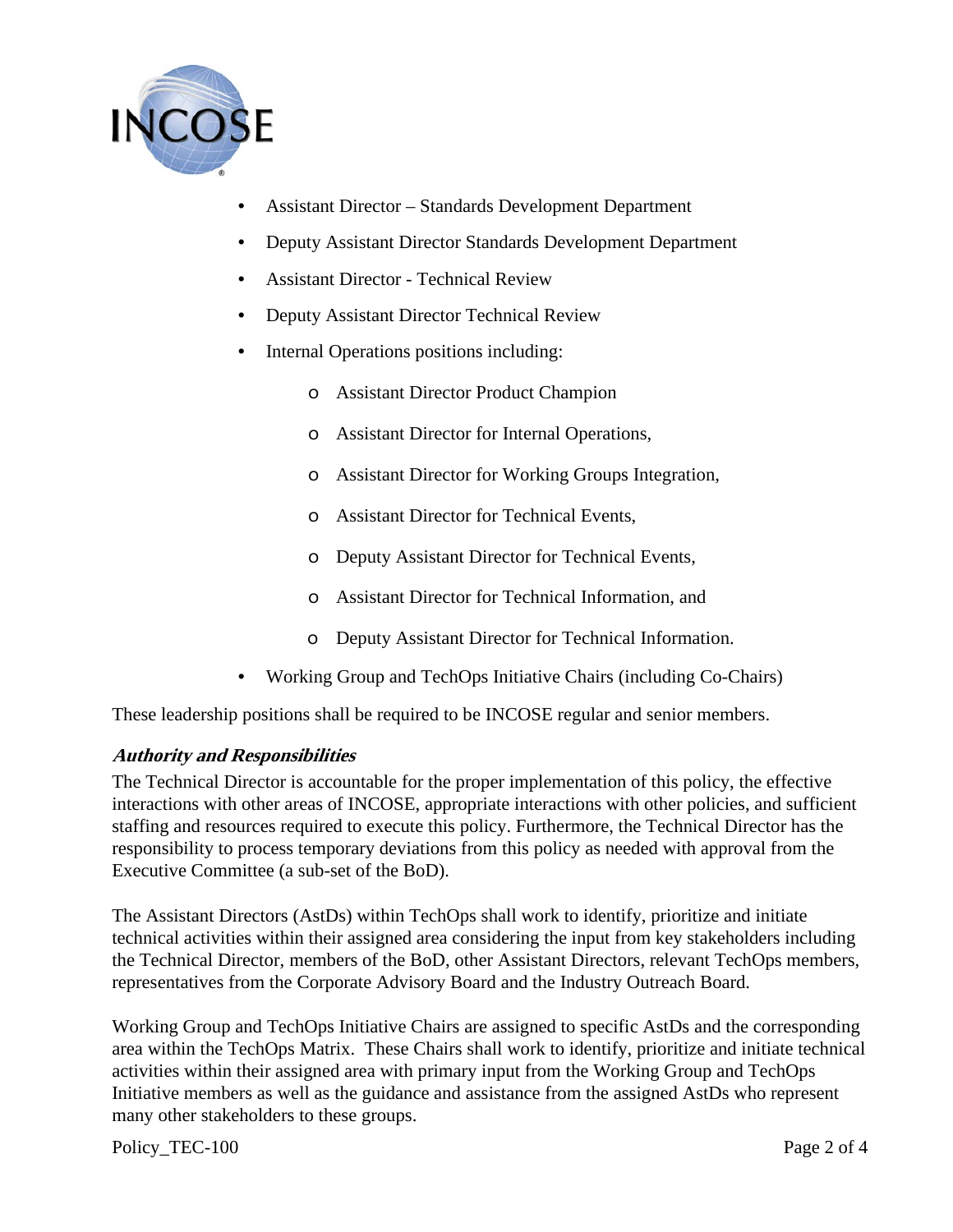

## **Policy Requirements**

Roles & Responsibilities

- The Technical Director, who is a voting member of the BoD, shall lead the TechOps organization.
- Working Groups and TechOps Initiatives shall be part of the TechOps Infrastructure.
	- o These groups shall be overseen by one of the Assistant Directors.
	- o Members of these groups shall be full members (i.e., regular, senior, or student).
	- o Members of INCOSE Alliances may participate in related Working Groups and TechOps Initiatives per their collaboration agreements.
	- o Exceptions to Working Group and TechOps Initiative membership requirements can be made on a case-by-case basis with approval by the Technical Director.
- The TechOps organization shall maintain descriptions of the roles and responsibilities of its members.
- Working Groups and TechOps Initiatives may send out periodic updates to and receive feedback from interested persons.

Methods of Appointment

- The Technical Director is appointed by the BoD on the recommendation of the President.
- The Deputy Technical Director is appointed by the BoD on the recommendation of the President.
- Other TechOps positions are appointed by the Technical Director.

Terms of Office

- The term of office of the Technical Director is defined in BOD-100.
- The term of office of the Deputy Technical Director is concurrent with the term of the Technical Director.
- Terms of office of other TechOps leadership are either three (3) years for positions without a deputy and two (2) years for positions that have a deputy.
	- o No more than 50% of TechOps leadership should end their terms of office at the same time.
	- o The term of office of the Deputy Assistant Director shall be concurrent with the term of the Assistant Director.
	- o TechOps Assistant Directors appointed for three (3) years may be appointed for a second full term.

TechOps Matrix

Policy\_TEC-100 Page 3 of 4